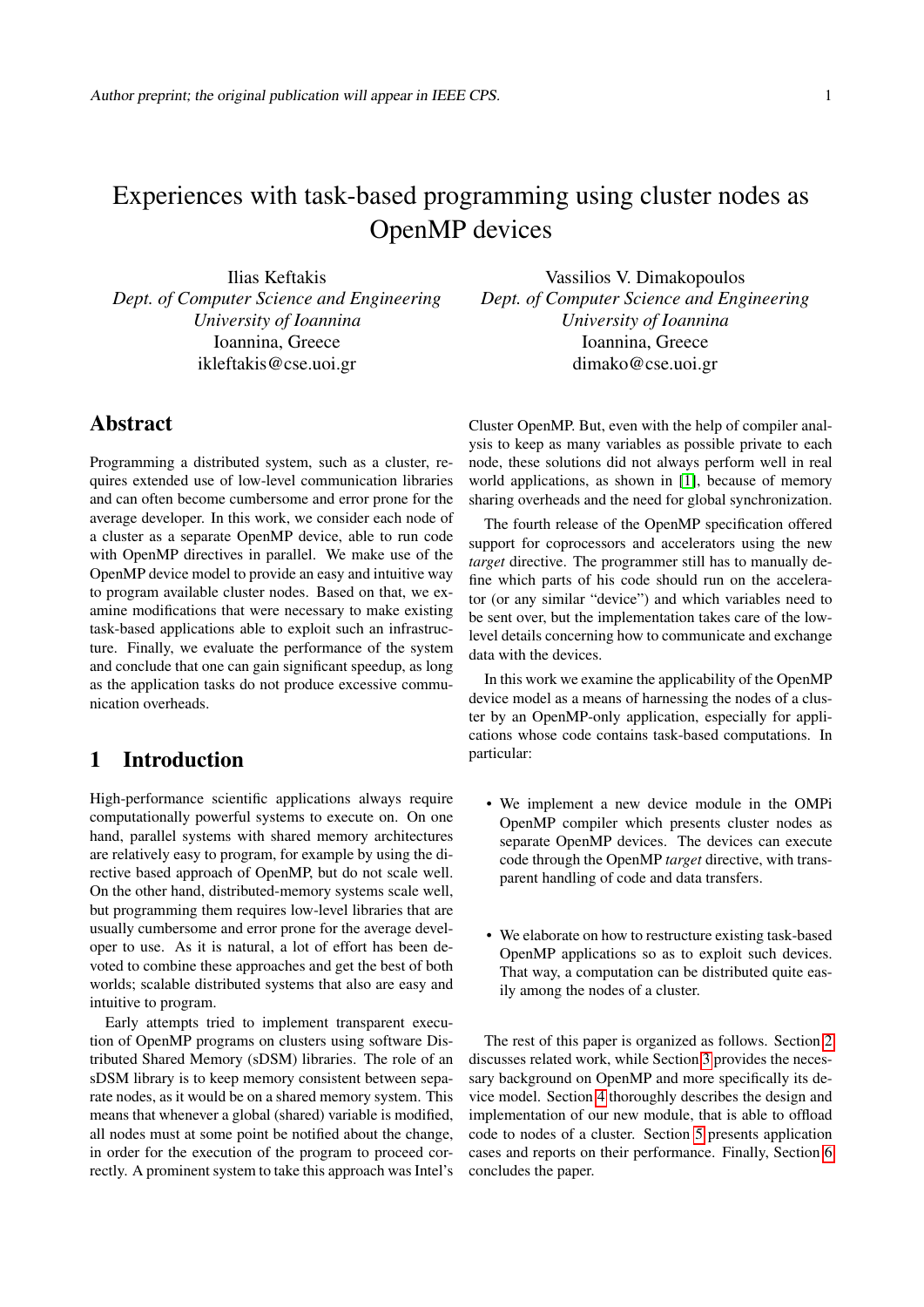# <span id="page-1-0"></span>2 Related Work

Devices were added to OpenMP in V4.0 of its specifications [\[2\]](#page-7-2). While OpenMP specifications have recently reached V5.1, device support remains rather limited; there exist relatively few compilers supporting relatively few device types. The Intel Xeon Phi co-processor can be programmed under several models and OpenMP was one of the first to be ported. Barker and Bowden [\[3\]](#page-7-3) measure and analyze the performance of two scientific applications ported to Xeon Phi, using the offload and native execution programming models.

GPUs are arguably the devices that receive most of the OpenMP offloading support. The authors in [\[4\]](#page-7-4) discuss their efforts implementing the OpenMP 4.5 specification into the Clang/LLVM project to support NVIDIA GPUs. The recent versions of the GCC compiler [\[5\]](#page-8-0) support offloading code to Intel Xeon Phi accelerators and NVIDIA GPUs using the OpenMP programming model.

Envisaging remote computers as possible OpenMP devices is not a new idea, but the related literature is quite limited. Our approach is similar to the work by Jacob et al. [\[6\]](#page-8-1). The authors elaborate mainly on the conceptual model while giving limited insights on their implementation and its functionality within the LLVM compiler; a bioinformatics, loop-based application is then used to demonstrate the potential of the proposed model, experimenting with the loop schedules. In our work we give a detailed description of the device implementation which is available in the context of the open-source OMPi compiler, and with node heterogeneity in mind. Moreover, we utilize the new device to (re)write task-based OpenMP applications and report on our experiences.

Instead of treating cluster nodes as separate devices, Yviquel and Araújo [\[7\]](#page-8-2) propose a method to handle an entire cloud infrastructure as a single device using mapreduce Spark nodes and remote communication management. Finally, in [\[8\]](#page-8-3) the authors utilize the device model of OpenMP as an annotation mechanism to denote possibly migratable computation among cluster nodes. The authors do not aim to use cluster nodes as OpenMP devices; they rather extend their previous work [\[9\]](#page-8-4) which targets hybrid MPI+OpenMP applications with the aim of providing work-stealing functionality across MPI rank boundaries at the application level.

# <span id="page-1-1"></span>3 The OpenMP Device Model

Since the introduction of OpenMP V4.0, offloading portions of code to devices (typically GPUs and other accelerators) is made possible by using the *target* directive. Statements that are inside the block that follows the *target* directive get executed at the specified device (or at the default device if none is specified) and not at the main processor (also called *the host*); such blocks are called *kernels*. Other

```
1 double a[1024];
2 double b[1024];
3 double c[1024];
4 int size = 1024;
 5
6 void add_at_device(double \stara, double \starb, 7 double \starc. int size)
                       double *c, int size)
8 {
9 #pragma omp target map(to:a[0:size],b[0:
         size],size) map(from: c[0:size])
10 {
11 int i;
12 #pragma omp parallel for
13 for (i = 0; i < size; i++)14 c[i] = a[i] + b[i];15 \quad \}16 }
```
OpenMP directives and parallel regions are allowed to exist inside kernels. The *map* clause of the directive allows the programmer to define a map between variables of the host system and the device, meaning that data can be transferred to and from a device with one of the following four ways:

- If the map type is *to* the value of the variable gets copied from the host to the device before the execution of the block. This is useful for initializing data.
- If the map type is *from* the value of the variable gets copied from the device to the host after the execution of the block. This is useful for getting the results back.
- If the map type is *tofrom* we achieve the combination of the previous two options. This is useful if we have data whose value will be used and modified and we need the final value.
- If the map type is *alloc* a data mapping between the host and the device is created, but no data is transferred. This is useful for auxiliary data that does not have a predefined initial value, neither we need its final value.

To make the above points more clear, Listing [1](#page-1-2) gives a simple example. The code performs array addition at a device. At first, variables a, b, c and size exist only in host's memory. When the *target* directive gets executed, memory is allocated at the device for the arrays a, b and c of size elements each, starting at position 0, because of the [0:size] section. Memory for the variable size is also allocated. The values of the arrays a and b, as well as the variable size which are mapped with type *to* get copied from host's to device's memory.

Subsequently, the array addition gets offloaded and executed in parallel at the device, because of the *parallel for* OpenMP directive. That way one can fully utilize the device's processing cores. When the calculation is completed,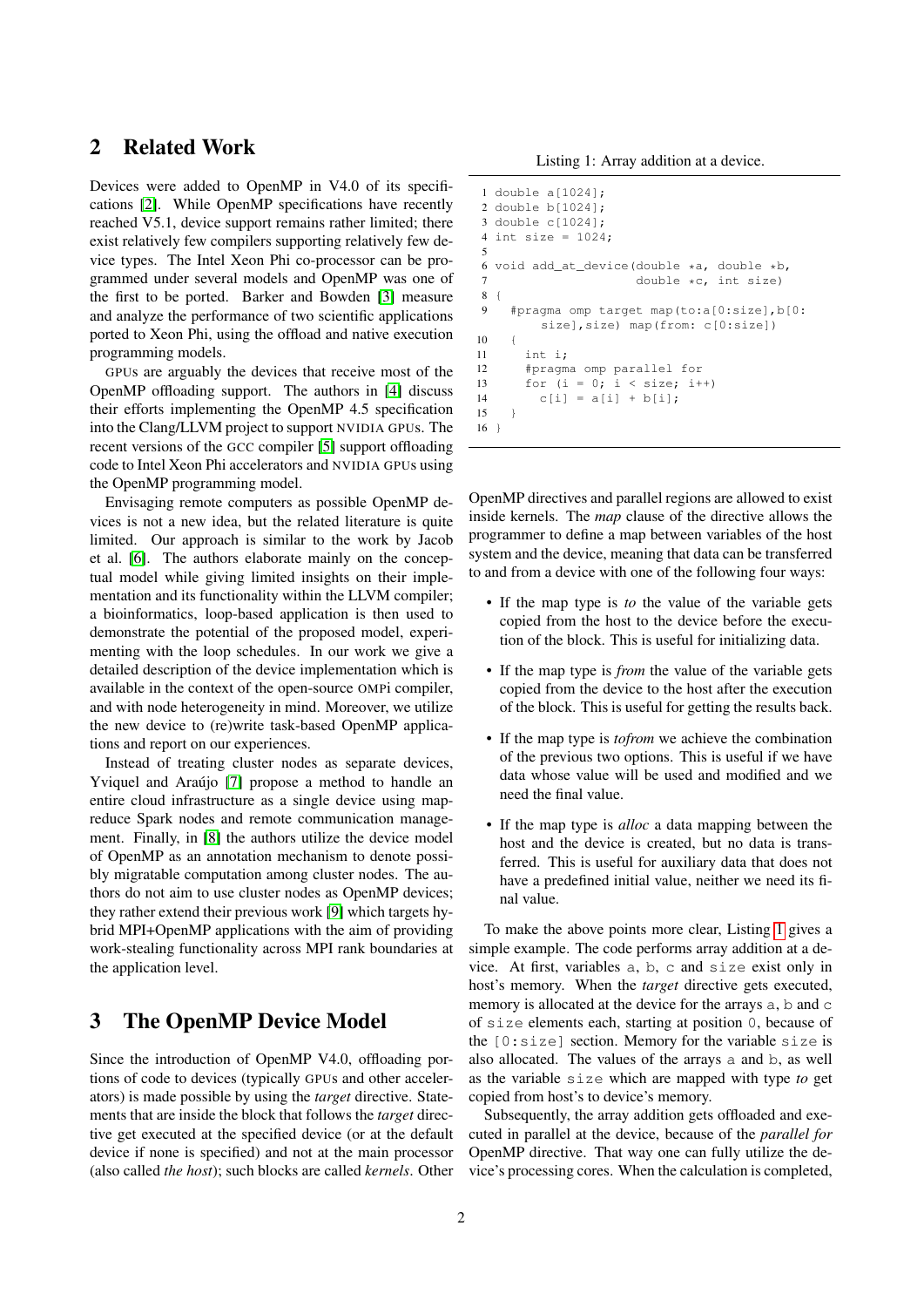the elements of array c which is mapped with type *from* get copied from the device's to the host's memory. It is useful to remember that data transfers are required given that the host and the device have different memory spaces; in cases where the device shares memory with the host, some or all data may be accessed through shared memory, possibly avoiding copies and transfers.

# <span id="page-2-0"></span>4 The mpinode Device

The OMPi compiler [\[10\]](#page-8-5) is a lightweight OpenMP C infrastructure, composed of a source-to-source translator and a flexible, modular runtime system. OMPi is an open source project and targets general-purpose SMPs and multicore platforms. It provides a large portion of the OpenMP V4.5 functionalities, including full support for device constructs.

The compiler uses *outlining* to move the code of each target block into a separate function, called a *kernel function*. The final executable file consists of all user's code as well as all kernel functions.

Regarding devices, the runtime system of OMPi is organized as a collection of *modules* each one implementing support for a particular device class; multiple devices (of the same type) may be served by one module. Modules consist of two parts: the host part and the device part. The former enables the host (main CPU) to access any of the available module's devices through a fixed interface and is loaded on demand as a plugin (shared library). The device part provides OpenMP and other runtime support within the device, for the offloaded code.

To support a new device in OMPi, one has to create a new module that implements OMPi's interface for communication with devices. For our purposes here, we created the *mpinode* module; an *mpinode* device is simply a computer with MPI installed. In order to exploit cluster nodes, the user is required to create a simple configuration file. All nodes appear in this file and every line contains the name or IP address of a single node, followed optionally by an integer. Each of the listed nodes is considered as a separate device where the user can offload code to. Appending an integer, say D, is equivalent to having the node appear in D different lines in the configuration file. In such a case,  $D$ devices will be started at that node. The user may find this characteristic useful to better utilize a node's resources, if the offloaded codes do not generate enough parallelism.

### 4.1 Operation

When a program starts, the initial process running on the host calls MPI spawn() to spawn a process on each node specified in the configuration file. Each process then calls MPI Intercomm merge() to merge the communicators, so that the process running on the host gets assigned MPI rank 0. When MPI creates a new process, it just copies the executable to the new node, so processes check their MPI rank to determine if they run at the host or at a device. The process that runs at the host is the only one that executes the program, including all user's code; all the other processes first perform some necessary initialization and then enter a loop waiting for commands from the host.

Communication is achieved by using the MPI library. Two devices cannot communicate with each other directly (that is without mediation of the host); this is an OpenMP restriction. Devices wait for a command from the host, execute it and then return to their waiting state. Here are the types of commands remote *mpinode* processes listen for:

- Allocate or deallocate memory at the device.
- Transfer data to or from the device.
- Execute a kernel function.
- Stop a device when the application exits.

A command might be composed of a sequence of MPI messages; for example, the host sends a message asking for the value of a variable and the device replies with a message that contains it. The device must always know the type of the command it is asked to execute, so the host always includes it in the first message.

Because the processes operating at remote nodes have been spawned as replicas of the initial host process, they contain all kernel functions. Consequently, there is no need to actually transfer the kernel code at offloading time. However, the host cannot instruct an *mpinode* device to execute a kernel function by just sending the memory address of the function, since different machines may store program code and data at different virtual addresses, even if they run the same executable file. To solve this problem, every node constructs a *kerneltable* structure, which maps each kernel function to a unique integer. Internally, the kerneltable is a dynamically allocated array whose every element consists of the name of a kernel function and a pointer to its code. At offload time, the host searches its kerneltable for the given kernel function name and simply sends the array index that corresponds to the function to the device. The device uses that index on its own kerneltable to retrieve a pointer (in its own address space) to the function it should execute. The kerneltable is populated at program start, before executing any user code, by sequentially inserting each kernel function's name and pointer. This occurs independently at each cluster node and because every node runs the same executable, functions are entered in each kerneltable in the exact same order; as a result, each function is mapped to the same unique integer across all nodes.

### 4.2 Data Handling

As per OpenMP specifications, for each *target* region the host must maintain mappings of all host variables with the corresponding device variables, so that transfers can be initiated to/from the host address space form/to the device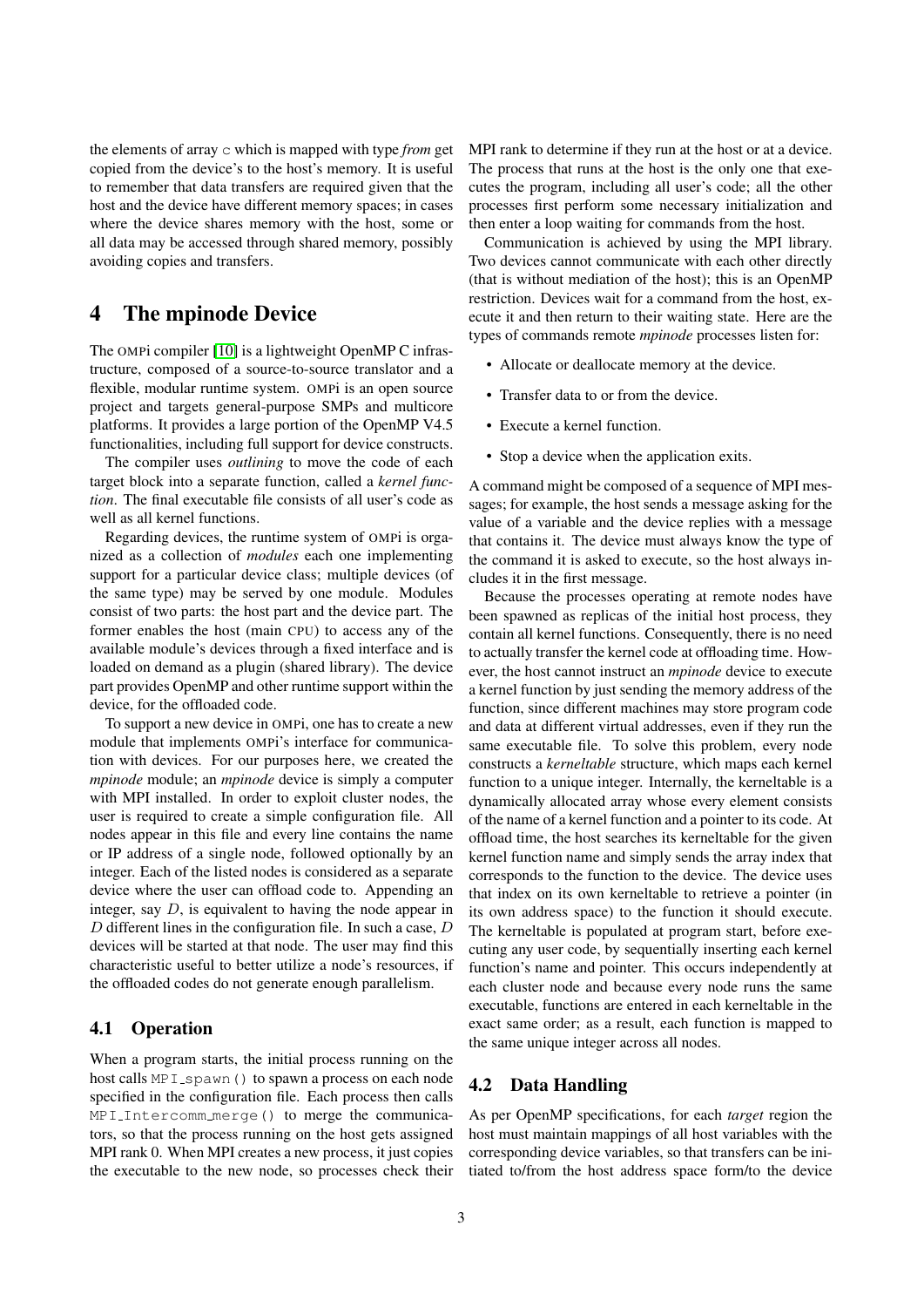space. In the case of cluster nodes, it may be difficult or even impossible for the host to know the exact virtual address where the corresponding (remote) variables will be stored at. For such scenarios OMPi introduces a level of indirection, which we call a *mediary address*: Instead of mapping a host address to a device address, it maps a host address to an abstract mediary address. Transfers to/from the device utilize the mediary addresses; the device is then responsible to translate mediary addresses to its own memory space addresses. It is up to the module implementor to decide what exactly the mediary address represents. With this mechanism, the host is able to create mappings even if the corresponding variables have not yet been allocated on the remote device.

When handling a *target* directive, the host creates a struct in which it places the mediary address for each variable that is accessed in the *target* block. Then, before commanding kernel execution, it sends the struct to the appropriate device which uses it to extract the actual device address of each variable. These device addresses will subsequently be used during kernel execution. For the *mpinode* module, mediary addresses are simple integers and are implemented as follows:

- Each device keeps a dynamic array which maintains all memory allocation requests. When the host asks for a new allocation (e.g. requesting space for a corresponding variable), the first unused array element is found and the requested amount of memory is allocated on the device with a calloc() call, storing its address at this array element. Unused elements contain the NULL address. The address stored at the array element is the actual device address of the corresponding variable, while the array index of the element is used as the mediary address of the variable; the latter is used when communicating with the host.
- The host is not technically required to keep such an array; it could ask the device for the next available mediary address, but that would require further message exchanges and thus cause additional overheads. Consequently, as an optimization, the host maintains a mirror of the above array for each device. Of course, the host does not need to allocate any memory, it only needs to remember which elements are in use. Accordingly, to allocate memory for a new variable on a device, the host first finds the first unused array element and marks it with the special (and arbitrary) value of 0x999. Then it notifies the device to proceed with allocating memory, as described above. This way the host knows in advance the mediary address that the device will use. Unused elements again contain the NULL address.

All nodes place the addresses of global variables (such as variables declared within *declare target* regions) in their arrays at the beginning of the execution and in the same

<span id="page-3-0"></span>

Figure 1: Example of a mediary address array at the host (left) and the device (right).

order, before executing any user code. Global variables and their addresses are retrieved from OMPi's internal data structures.

Figure [1](#page-3-0) shows an example of a mediary address array at the host (on the left) and a device (on the right). We suppose that the example program only has one global variable named a. Also, the host has asked the device to allocate memory two times; the first one for an array of 16 bytes and the second for a variable of 4 bytes. Naturally, when a *target* block is done executing and any required data transfers have taken place, allocated variables are freed from the device's mediary address array and their positions are marked as unused at both the host and the device array.

For the best possible performance, one may employ OpenMP *target* directives inside *parallel* directives, meaning that different threads at the host can communicate with different devices simultaneously. That requires the *mpinode* module to be thread safe; this in turn requires the MPI implementation to be thread safe. Furthermore, many communication operations require two phases; first the host sends data to the device and then calls MPI Recv() to get the response. If two threads at host communicate with the same device simultaneously, one might end up receiving the other's data. If they communicate with different devices, the problem does not occur because the host checks the source rank of the device process when calling MPI Recv(). We could use the *tag* parameter of MPI\_Recv() calls to solve the problem, but we decided to have it available for future use. Instead, every time we want to use MPI functions, we check if we are inside a parallel region and, if so, we lock a *mutex* dedicated to the device we want to use. When the host inserts or removes entries from the mediary address array, it also uses the same mutex to prevent data races at the array.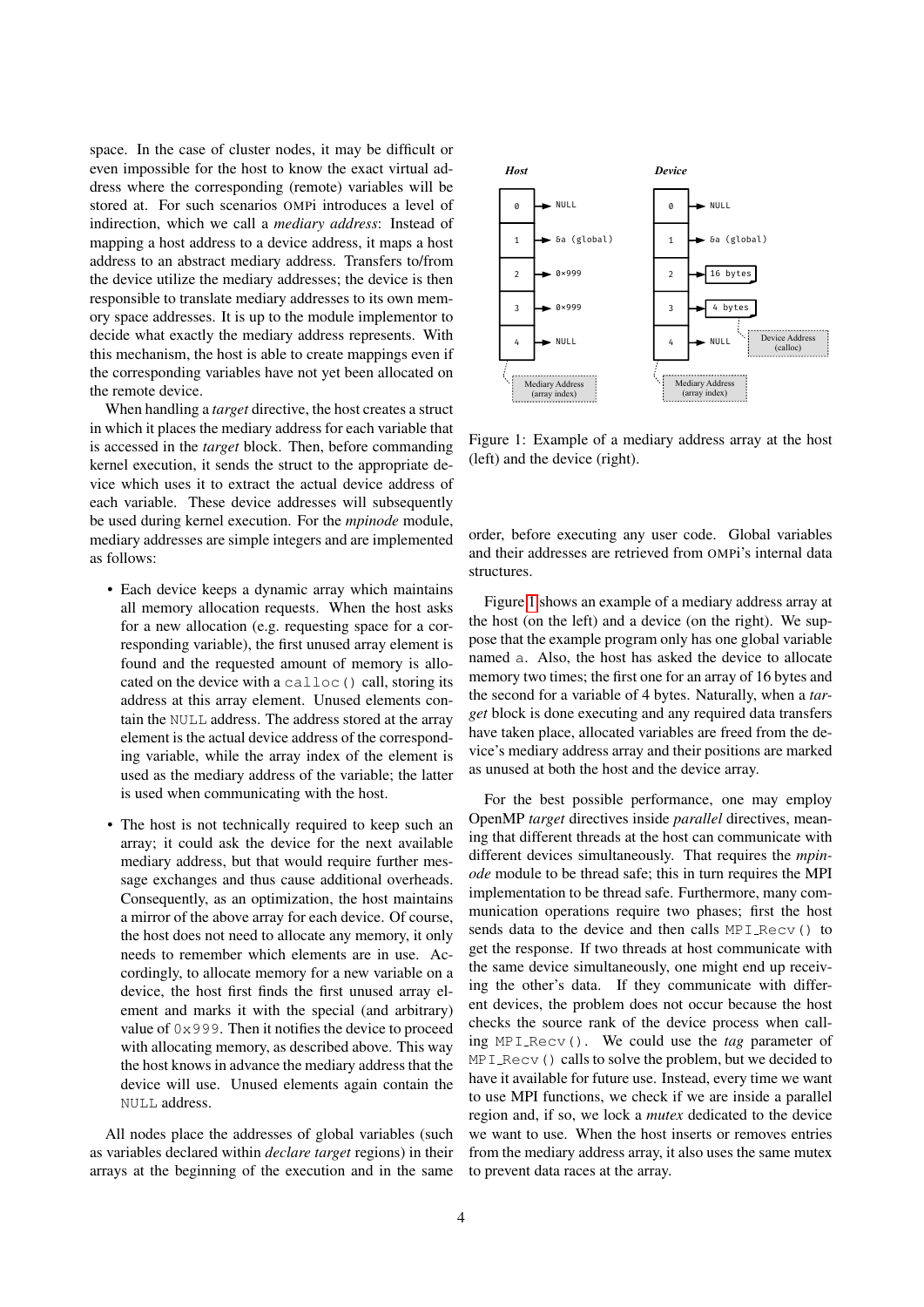### 4.3 The Device Part

As mentioned previously, the device part of an OMPi module is responsible for providing OpenMP facilities and runtime support to an executing kernel. In common cases it has the form of a static library that gets linked with the offloaded kernel, implementing the required services. In our case, the device part of the *mpinode* module is effectively empty. The reason is that the executable that runs across the cluster already contains the host's runtime library linked in. That is, a fully fledged OpenMP runtime is already present in the executable and is utilized as-is to offer complete OpenMP facilities to any kernel executing on any remote node.

### <span id="page-4-0"></span>5 Evaluation

### 5.1 Methodology

Once the *mpinode* module is implemented, every node in a cluster is accessible as a separate OpenMP device. The proposed system represents a straightforward way to exploit multiple cluster nodes without resorting to complex message passing. It can be used to easily (sometimes trivially) offload any kind of code to cluster nodes using only OpenMP directives. Conceptually, a block of code accompanied by the required data are sent for execution to other CPUs; this aligns perfectly with the tasking model of OpenMP and opens up the possibility of programming a whole cluster by only using OpenMP tasks.

To assess the programmability as well as evaluate the performance of such an approach, we use selected applications from the Barcelona OpenMP Task Suite (BOTS) [\[11\]](#page-8-6), and more specifically alignment, fib and sparselu. All of them use OpenMP tasks to perform parallel calculations on a shared-memory machine. We modified them by adding *target* directives to execute portions of the calculations at different nodes. Apart from BOTS, we also parallelized a sequential Mandelbrot set application using OpenMP tasks and our *mpinode* module.

The general idea when modifying existing applications is to find computationally intensive parts of the code that do not require a lot of data for their calculations and wrap them inside *target* directives. Since a node of a typical cluster consists of more than one CPUs and many processing cores, it is beneficial if the *target* block contains additional *parallel for* or *task* directives, so the node's resources are better utilized. Alternatively, the same node can be treated as multiple different devices by including its IP address multiple times in the configuration file.

In some cases, for example when having nested *task* directives, all one has to do is rename the external *task* into *target*. But, most of the time, it requires more work; one needs to create as many *target* regions as there are devices (for example by splitting the iterations of a loop) and specify which variables and which array sections each device

Listing 2: Array addition at multiple devices.

```
1 double a[1024];
2 double b[1024];
3 double c[1024];
4 int ndevices = 8;
 5
6 #define START device*size<br>7 #define END device*size
  7 #define END device*size+size
8
9 void add_multidev(double *a, double *b,
10 double \starc, int ndevices)
11 {
12 int size = 1024 / ndevices;
13 int device;
14
15 #pragma omp master
16 for (device = 0; device < ndevices; device
         ++)
17 {
18 #pragma omp target device(device+1)
           firstprivate(size,device) map(to:a[
           START:END],b[START:END]) map(from:c[
           START:END]) nowait
19 {
20 #pragma omp parallel for
21 for (int i = \text{START}; i \lt \text{END}; i++)22 c[i] = a[i] + b[i];23 }
24 }
25 }
```
will use. In any case, for the average user the process is faster, easier and less error prone than having to restructure a program to utilize MPI.

As a concrete example, in Listing [2](#page-4-1) we revisit Listing [1,](#page-1-2) which performed array addition at a single device; the new program utilizes 8 devices to perform the addition. We assume that the add multidev function is called from a parallel region. The loop in line 16 creates a *target* region for each of the 8 devices. Since we want this operation to be performed once, we use a *master* directive in line 15.

The *target* directive at line 18 utilizes the device specified by the *device* clause. Note that we start from device 1, since device 0 is the host machine. As explained in Section [3,](#page-1-1) arrays a and b, as well as variables size and device are copied to the device, while array  $\circ$  is copied back to the host when execution reaches line 23. In contrast to Listing [1](#page-1-2) where the entire arrays are copied, only the required 128 elements of each array are copied per device, using appropriate array sections. The *nowait* clause indicates that the host thread will not wait until the offloaded region is completed. To fully utilize the cores within each device, we create a *parallel for* region in line 20.

#### 5.2 System Specifications

All experimentation took place at a commodity cluster we had direct access to. The cluster consists of 16 nodes with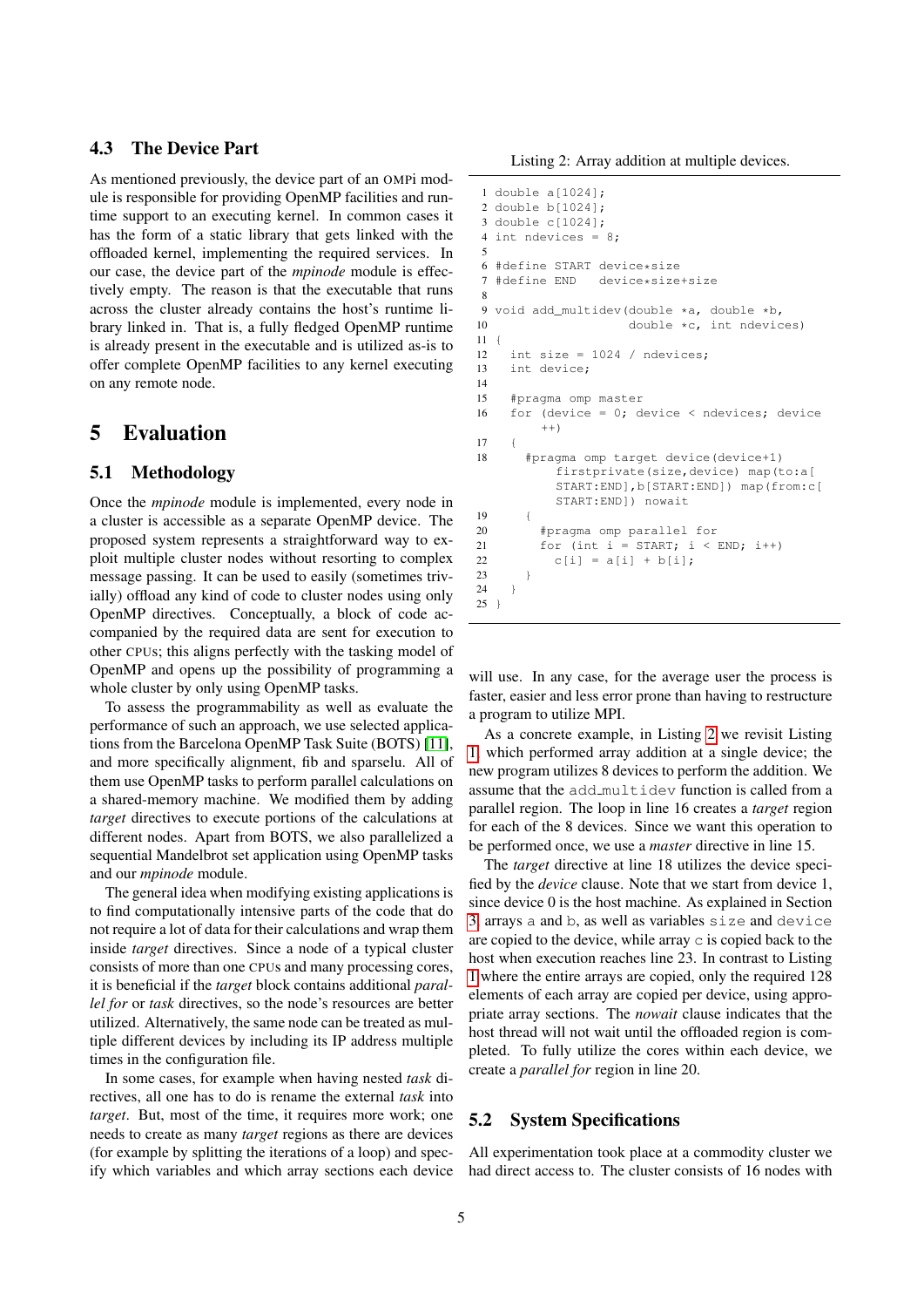2 CPUs each (dual core AMD Opteron @ 2193MHz) and 12GB memory. Nodes communicate through a humble Gbit Ethernet network. Each node runs Ubuntu 16.04.4 LTS with Linux 4.4.0 and uses GCC 5.4.0 and OpenMPI 3.0.2. To evaluate the performance of our module, we used 2 to 12 nodes, depending on the benchmark. We measured the speedup we gained compared to execution in one machine (where we executed the original version of each benchmark using only a single random node of the cluster).

For an unbiased comparison, we used GCC as the reference OpenMP implementation instead of the original OMPi. However, the problem we faced is that the tasking implementation in the available version of GCC performs inexplicably poorly in some cases, resulting in high execution times and false superlinear speedups for our module. Because of such cases, we also report speedups with respect to using our module on a single machine; this also serves to show how *mpinode* performance scales with the utilization of more nodes. We executed each experiment 10 times and averaged the results. We note that we did not alter the way BOTS measure and report performance results, i.e. they measure the execution time (wall clock time) of the parallel section of the program, not the time required for the initialization or the finalization. Thus, the reported times do not include the (one-shot) delays of starting and stopping MPI processes on remote nodes.

### 5.3 Protein Alignment

The alignment program performs protein alignment. From a programmer's perspective, it produces a one dimensional array, where each element can be calculated independently of all the others. For its calculation, many arithmetic operations with auxiliary arrays and variables are required, which do not change during the execution of the program, and thus can be sent once at each device (at the beginning of the execution). We modified this program so that if we have  $n$  devices and the output array has  $m$  elements, each device calculates  $m/n$  elements. We were careful to send to devices only the portions of the arrays that were absolutely necessary to calculate their assigned work, in order to limit the communications as much as possible.

As a result, we achieve parallelization at two levels. First, the host separates the work into equal parts and simultaneously asks the devices to calculate their part (using a *target* directive). Secondly, each device executes its kernel function in parallel by creating multiple threads to calculate the result it was assigned (using a *task* directive).

Figures [2](#page-5-0) and [3](#page-5-1) show the execution time of the alignment program, when given as input the files prot20.aa (that produces an output array of 400 elements) and prot100.aa (that produces an output array of 10000 elements), respectively. The execution time when using only OpenMP *tasks*, that uses 4 threads in one node, is shown with dashed lines. In all other cases, the total number of threads we use is 4 multiplied by the number of devices.

<span id="page-5-0"></span>

Figure 2: Plot of execution time and speedup of alignment program for input size 20.

<span id="page-5-1"></span>

Figure 3: Plot of execution time and speedup of alignment program for input size 100.

The communication overhead is small, since the amount of communicated data is small, but each device has quite a lot of work to do. Furthermore, the biggest part of communication takes place once, at the beginning of the program. For the prot20.aa file, GCC was problematic, exhibiting consistently high execution times. As a result, the speedup we achieve reaches the unreal value of 15.57. For the larger problem of prot100.aa our system scales linearly with the number of nodes.

#### 5.4 Mandelbrot Set

The mandelbrot program creates a Mandelbrot fractal image (which is a two dimensional array) with the provided dimensions. The calculation of the value of each pixel requires only the position  $(x, y)$  of the pixel. We parallelized a sequential version of the program such that each device constructs a strip (a number of adjacent rows) of the image, so the only information a device needs is the position and the size of the strip it has to construct. We also added a *parallel for* directive so that each device can calculate its rows in parallel. When a strip is completed, it needs to be sent back to the host, and that can require a significant amount of communication, depending on the image dimensions.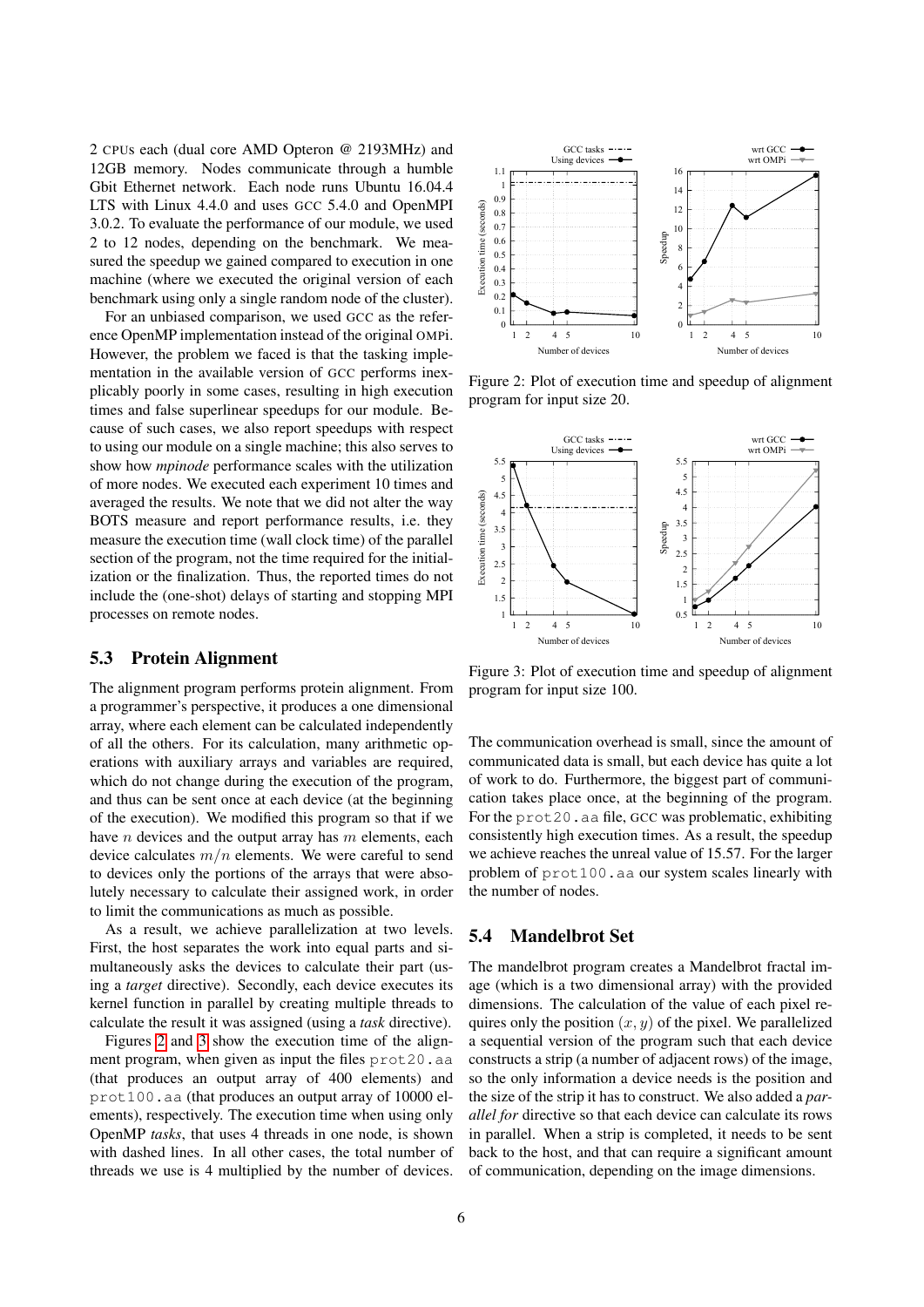<span id="page-6-0"></span>

Figure 4: Plot of execution time and speedup of mandelbrot program for an image with size 2600x2600 pixels.

<span id="page-6-1"></span>

Figure 5: Plot of execution time and speedup of mandelbrot program for an image with size 4600x4600 pixels.

Figures [4](#page-6-0) and [5](#page-6-1) show the execution time of the mandelbrot program, when generating an image of 2600x2600 and 4600x4600 pixels, respectively. In the former case, the speedup we gain is 1.85, while in the latter it is 3.18, with respect to GCC. We observe that when doubling the image dimensions, the work load increases significantly (the sequential execution time triples), but the amount of communications does not increase as dramatically, thus resulting in increased speedup.

#### 5.5 Fibonacci

The fib program calculates a given Fibonacci number by performing only recursive calls. Because of the recursion we needed to adapt our strategy. The limitation is that OpenMP only allows communication between the host and a device, not between two devices, meaning that a device cannot send work to another one. Thus, if the root task is offloaded to a cluster node, all subsequent recursive tasks will have to be executed in the same node. To solve this problem, we let the host execute the first recursive calls. When the recursion unwinds to the point where the number of recursive calls (i.e. generated tasks) is equal to the number of available devices, the host can offload the tasks to

<span id="page-6-2"></span>

Figure 6: Plot of execution time and speedup of fib program for the number 35.

<span id="page-6-3"></span>

Figure 7: Plot of execution time and speedup of fib program for the number 45.

the devices and wait for their results. Notice, however, that there is an inherent imbalance here as the generated tasks do not contain the same amount of computations. Each device employs multiple threads to execute the tasks that were present in the original version of the program in parallel. The only communication required for the program is that the host must send a single integer to each device (that represents the Fibonacci number the device has to compute) and receive a single integer from each device (that represents the computed result).

Figure [6](#page-6-2) shows the execution time of the fib program, for the calculation of Fibonacci number 35. We observe that the calculation of this number at our cluster requires less than one second. The speedup we gain compared to using only *tasks* at one node reaches 0.91 in the best case; this implies that there is not enough work to keep nodes busy, and using *task*s in a single node gives better performance. On the other hand, the calculation of 45th Fibonacci number produces deeper recursions and a huge number of tasks, requiring significantly more computation time and producing less imbalance. As a result, as shown in Figure [7,](#page-6-3) the addition of more devices seems to produce small but not negligible speedups; the large value of 4.88 with respect to GCC is due to its suboptimal tasking performance.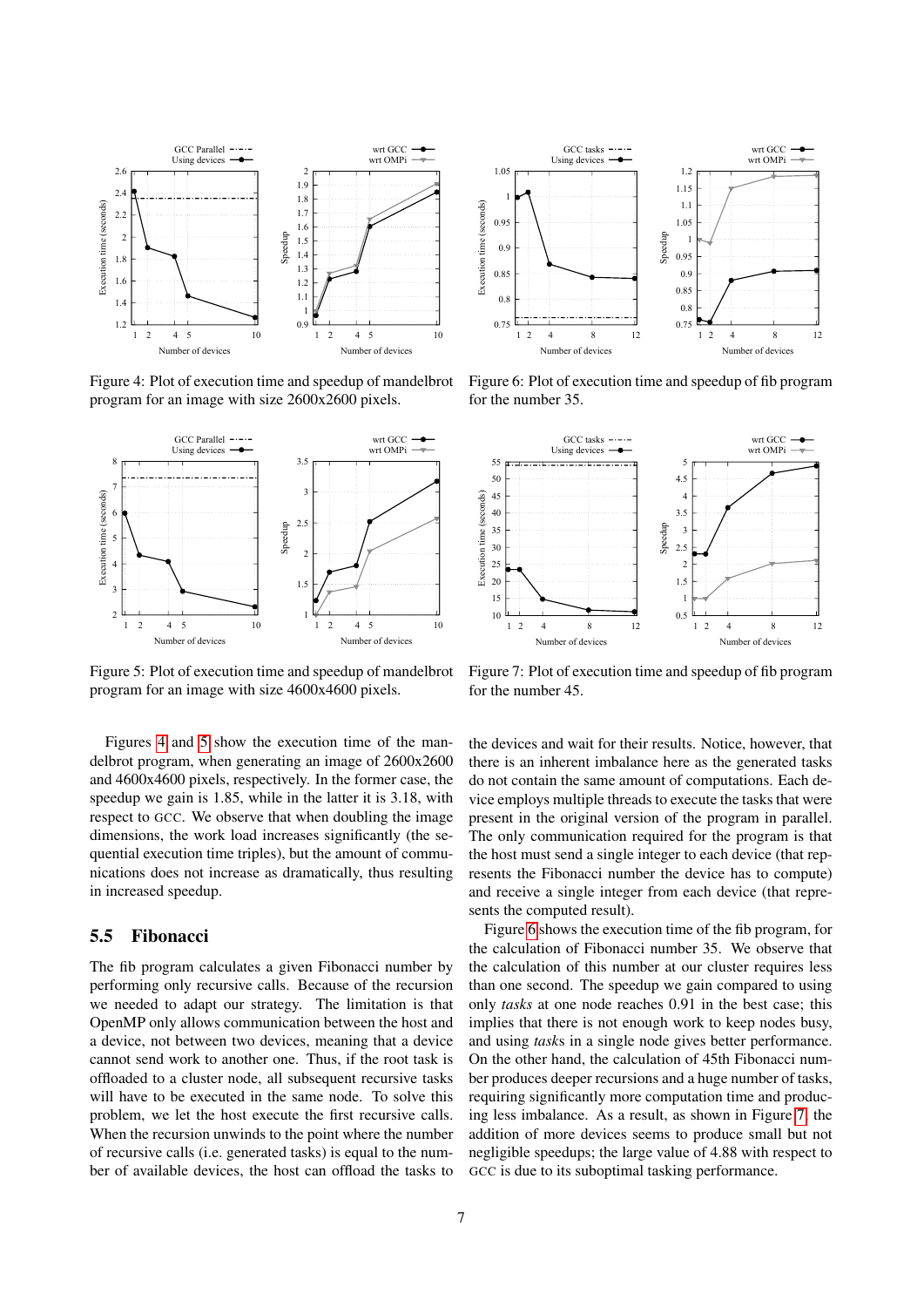<span id="page-7-5"></span>

Figure 8: Plot of execution time and speedup of sparselu program for an array of size 2500x10000.

<span id="page-7-6"></span>

Figure 9: Plot of execution time and speedup of sparselu program for an array of size 3600x14400.

#### 5.6 Sparse LU

Finally, the sparselu program performs LU analysis on a sparse array, whose dimensions are given by the user. We modified that program so that each device processes only a portion of the array in parallel, using the *task* blocks of the original version of the program. As a result, the host separates the array into smaller ones of equal size and sends a sub-array to each device. Furthermore, when the calculation is completed, the resulting sub-arrays must be sent back to host. That implies large communication volumes that get worse as the array dimensions increase; in essence, the whole array must be transferred two times.

Figures [8](#page-7-5) and [9](#page-7-6) show the execution time of the sparselu program, for arrays of size 2500x10000 and 3600x14400, respectively. Because of the serious communication delays, we essentially gain no speedups. Using cluster offloading for applications that require a lot of communication, does not seem a very beneficial idea in general.

### <span id="page-7-1"></span>6 Conclusion

In this paper we present the design and implementation of a module that treats each node in a cluster as a separate OpenMP device, capable of running parallel code that contains arbitrary OpenMP constructs. Without resorting to message passing, this facility represents a very simple way for an OpenMP application to extract additional computational power from a cluster, when available, essentially for free.

We present the implementation details of our module in the context of the OMPi compiler, including the way we use MPI to handle the communication between the host and the devices and the way we assign mediary addresses to variables that need to be transferred to devices.

Finally we provide our experiences with utilizing the new module as a means to deploy task-based OpenMP applications onto clusters. We analyze the programming techniques employed when modifying existing OpenMP applications to use *target* constructs and kernel functions. Our experimentation shows that with a very small effort one can gain significant speedups, as long as the application does not require extensive communication between the host and the devices and each device has enough computations to perform.

The need for intensive communication between the host and the devices is the main source of performance degradation. We currently analyze and profile the communication patterns, in order to find ways to reduce the overheads, or avoid them altogether, if possible. Furthermore, we plan to extend OpenMP directives to provide a more user friendly way of partitioning arrays and sharing them among devices. This way, it may also be possible to use MPI collective communications to optimize communication between host and devices.

The *mpinode* module is available in the official repository of OMPi (http://paragroup.cse.uoi.gr/wpsite/software/ompi/).

### References

- <span id="page-7-0"></span>[1] C. Terboven, D. a. Mey, D. Schmidl, and M. Wagner, "First" experiences with Intel Cluster OpenMP," in *OpenMP in a New Era of Parallelism* (R. Eigenmann and B. R. de Supinski, eds.), (Berlin, Heidelberg), pp. 48–59, Springer Berlin Heidelberg, 2008.
- <span id="page-7-2"></span>[2] OpenMP ARB, "OpenMP Application Programming Interface, version 4.5," 2015.
- <span id="page-7-3"></span>[3] J. Barker and J. Bowden, "Manycore parallelism through OpenMP," in *OpenMP in the Era of Low Power Devices and Accelerators* (A. P. Rendell, B. M. Chapman, and M. S. Müller, eds.), (Berlin, Heidelberg), pp. 45–57, Springer Berlin Heidelberg, 2013.
- <span id="page-7-4"></span>[4] S. F. Antao, A. Bataev, A. C. Jacob, G.-T. Bercea, A. E. Eichenberger, G. Rokos, M. Martineau, T. Jin, G. Ozen, Z. Sura, T. Chen, H. Sung, C. Bertolli, and K. O'Brien, "Offloading support for OpenMP in clang and LLVM," in *Proceedings of the Third Workshop on LLVM Compiler Infrastructure in HPC*, LLVM-HPC '16, (Piscataway, NJ, USA), pp. 1–11, IEEE Press, 2016.